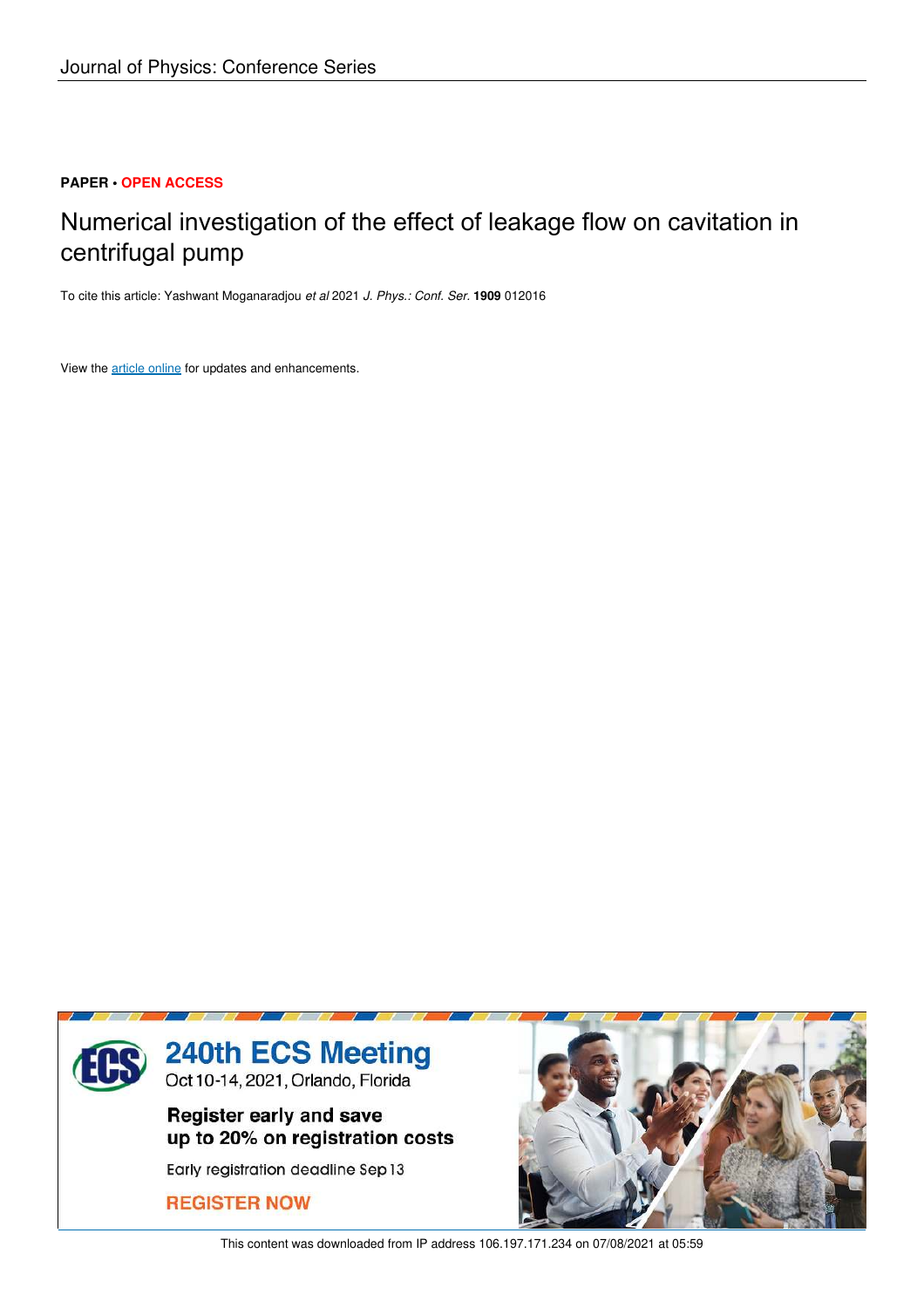# **Numerical investigation of the effect of leakage flow on cavitation in centrifugal pump**

**Yashwant Moganaradjou<sup>1</sup> , Anindita Apurbaa Phukan<sup>2</sup> , S Vengadesan2, 3 and Dhiman Chatterjee1, <sup>4</sup>**

<sup>1</sup> Department of Mechanical Engineering, IIT Madras, Chennai 600036, India.

<sup>2</sup> Department of Applied Mechanics, IIT Madras, Chennai 600036, India.

<sup>3</sup> Adjunct Faculty, Department of Mechanical Engineering, Virginia Tech., Blacksburg, VA 24061, USA.

<sup>4</sup> dhiman@iitm.ac.in

**Abstract**. Numerical studies on pumps emphasize mainly on modelling the interactions between the impeller and the volute to obtain an accurate understanding of the physics involved. However, the importance of modelling leakage paths, which is known to have a significant influence on the flow structure in the pump, necessitates an in-depth analysis. This activity is undertaken in this paper by investigating a specific case of a centrifugal pump. Numerical studies have been conducted on the pump modelled with and without leakages for the design condition. The sliding mesh method is used to obtain single phase pressure pulsations data at some important locations in the volute and the leakage path, and transient Multiple Reference Frame (MRF) modelling is utilized to conduct the cavitation analysis. It is observed that for the case under study, the pressure pulsations pattern and the cavitation behaviour varies significantly due to the inclusion of leakage paths in the analysis.

#### **1. Introduction**

 $\ddot{\phantom{a}}$ 

Numerical studies of pumps are of great help in understanding the physics involved which in-turn helps in designing highly efficient pumps. The closer the model developed for analysis is to real life, the more computationally intensive the numerical studies become. In order to obtain a trade-off, wherein the accuracy of the study is not compromised significantly along with a reasonable computation cost, several details that are deemed unnecessary for the application or purpose of the study are omitted. An aspect that has not been given due importance, while considering the analysis of pumps, is the need for modeling of the leakage circuit (sidewall clearance gaps). The absence of a physical barrier between the suction inlet and the pressure outlet of a centrifugal pump makes leakage flow unavoidable from the high pressure side to the low pressure side. Traditionally a lot of importance was given to the impeller and volute interactions, as this was observed to be the most significant phenomenon in the pump, without the leakage paths being modeled [1]. It is widely acknowledged in literature [2, 3, 4, 5], that modeling leakage paths provides better flow structure prediction as it is closer to the actual pump. The leakage in the sidewall gaps are responsible for a significant portion of the radial and hydraulic forces induced in the pump [6, 7, 8]. Modeling this

<sup>&</sup>lt;sup>4</sup> Author to whom any correspondence should be addressed

Content from this work may be used under the terms of the Creative Commons Attribution 3.0 licence. Any further distribution of this work must maintain attribution to the author(s) and the title of the work, journal citation and DOI. Published under licence by IOP Publishing Ltd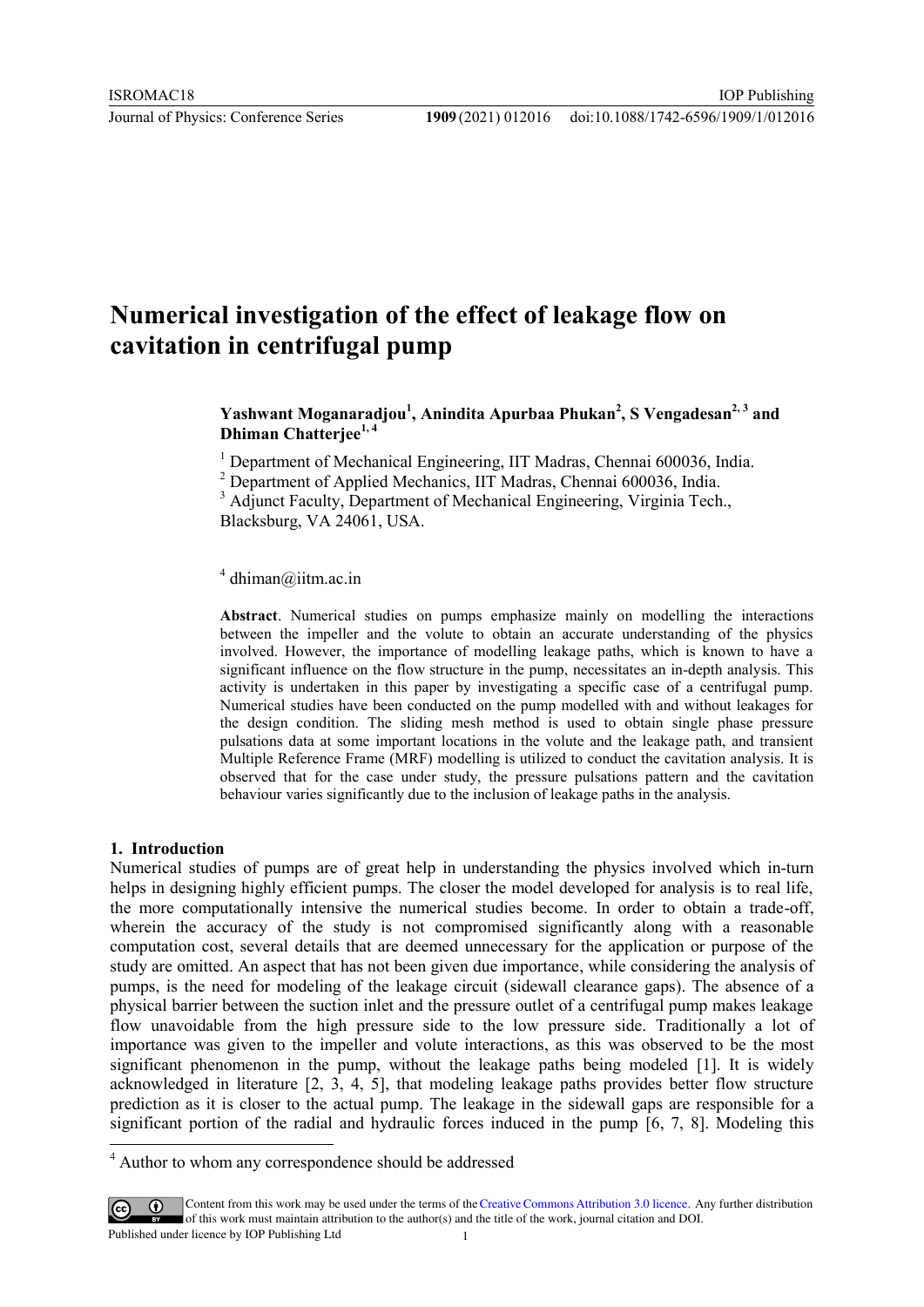comes with the trade-off that the simulation becomes computationally intensive with an increase in the number of mesh elements and an added complexity in generating the mesh for the leakage structure. The motivation behind the present study is to address the extent of modeling of leakages required to perform a satisfactory numerical study. This is done by considering a centrifugal pump with an elaborately designed leakage circuit. Two models are created for the pump, one with the leakages modeled and the other modeled without the leakages. This corresponds to a scenario where the differences between the two geometries are quite significant and the differences in the flow physics predictions would be noticeable. This need not be the case with all pump designs. An investigation with other designs of pumps needs to be performed to ascertain the findings of the current study. The impact of leakages is expected to vary depending on the application considered; the main focus here being the flow structure, pressure pulsations and cavitation prediction. We attempt to understand the loss of information associated with neglecting the leakage paths in the analysis of the pump assembly and its impact on the design considerations.

#### **2. Governing equations and computational methodology**

For the current numerical study, the commercial code Ansys Fluent v18.1 is used. Water is considered as the working fluid. Two geometries are considered for the same configuration of the pump. The first one is modeled with the leakage paths and the second one is modeled without the leakage paths. The computational domain common to both the cases consists of an inlet pipe, an inducer, an impeller, a volute and an outlet pipe. The geometry modeled with leakages has the leakage circuit (sidewall clearance gaps from the front shroud and back shroud of the impeller) modeled in addition to the above components. The impeller has six vanes and six splitter blades to make the flow structure uniform as it exits the impeller. A block diagram depicting the components is shown in figure 1. The meshing has been done using Ansys ICEM CFD. The geometry without leakages was meshed and the same meshing scheme was utilized to mesh the geometry with leakages. This is done to retain the mesh as similar as possible between the two cases so that the results can be compared with confidence. The mesh generated is unstructured owing to the complex nature of the geometry. The geometry with leakages has about twenty million mesh elements (not shown) and the geometry without leakages has about seventeen million mesh elements and is shown in figure 2. Modeling leakages causes the number of mesh elements to increase by 14%, which directly translates to an increase in the computational time and an increase in the complexity in generating the grid.



**Figure 1.** Block diagram showing the components of the centrifugal pump assembly

The single phase continuity and momentum equations are solved for the flow structure prediction and pressure pulsations analysis. k-ω SST turbulence model, which is known to give accurate predictions for flows involving separation and recirculation [9], is used. For the simulation of cavitation, mixture multiphase modeling is used along with the Schnerr-Sauer cavitation model [10]. The cases as mentioned in table 1 are conducted and the results are presented in the subsequent sections. Cases 1A and 1B refer to steady simulations modeled using the Multiple reference frame (MRF) approach available in Fluent. This is known to give good results for the flow structure predictions and head developed [11]. This is a steady state simulation and the mesh is fixed during this analysis. The equations are solved in a rotating reference frame by including Coriolis and centrifugal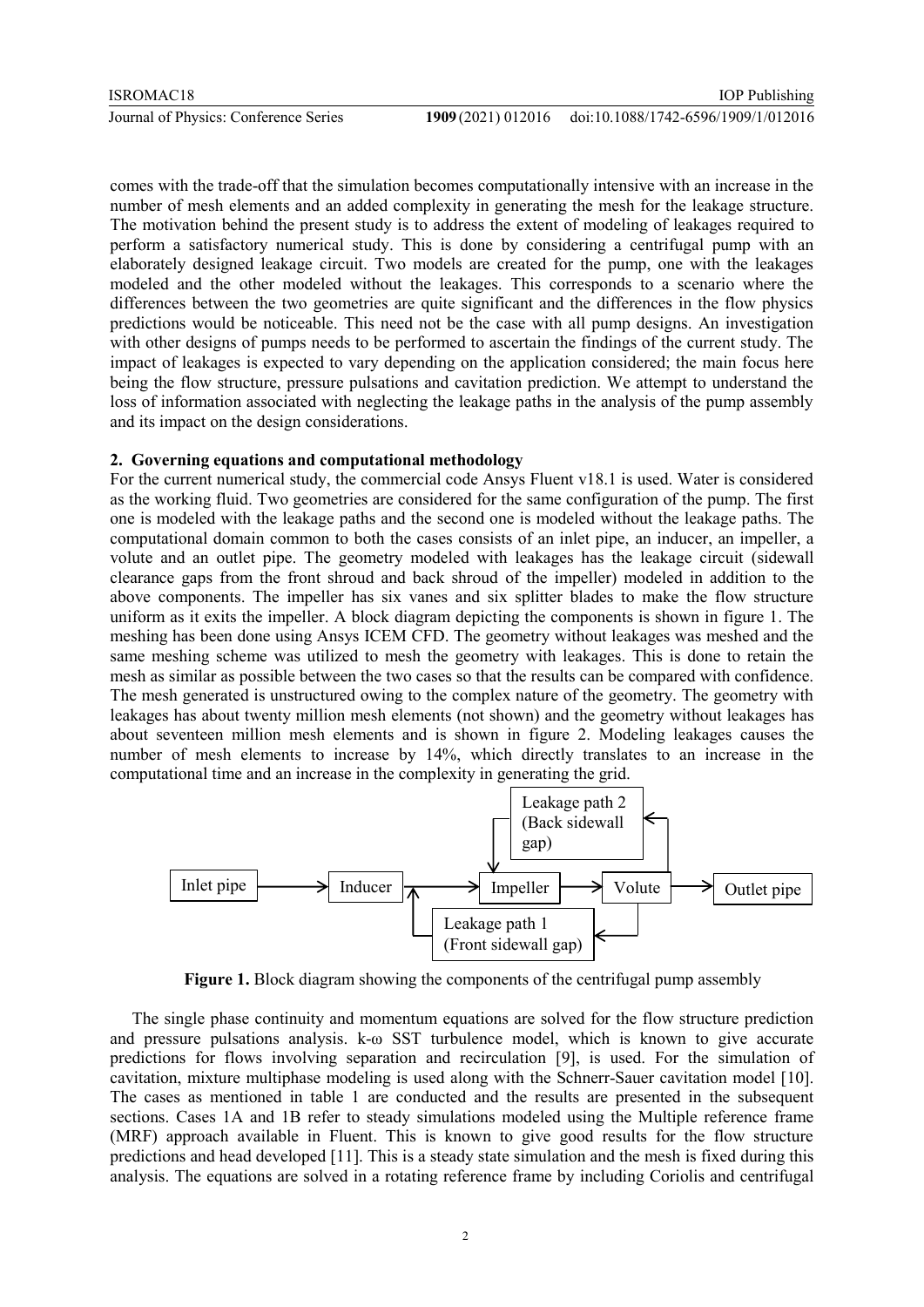forces in the Navier-Stokes equations for the rotating components such as the inducer and the impeller. Cases 2A and 2B refer to transient simulations modeled using the sliding mesh method available in Fluent. In this approach, the mesh rotates and hence is more accurate than the other available methods. This approach gives satisfactory predictions of unsteady pressure pulsations and is the most accurate method for unsteady analysis of turbomachines [2]. The final set of cases 3A and 3B are modeled using the transient MRF approach for cavitation prediction, which is known to produce satisfactory results [12]. For the transient simulations in the current study, the time step used is such that for a single time step, the rotating components complete a single degree of rotation. The same time step has been used for all the 4 transient cases. The boundary conditions used for the simulations are that of total pressure at inlet and mass flow rate at outlet. The details of the design are not given as this study requires analysis from other centrifugal pump configurations and designs in order to rule out the possibility that the results and the associated trends are dependent on the specific design parameters. It is well understood that the pressure pulsations, cavitation and flow structure are dependent on a lot of design parameters but we intend to conduct further analysis to isolate the general impact on the loss of information or accuracy associated with not modeling leakages. Hence, the current study is only to be considered as a preliminary analysis upon which further research would be done.

**Table 1.** List of numerical studies conducted

| S. No | A. Geometry with leakages                   | B. Geometry without leakages                |
|-------|---------------------------------------------|---------------------------------------------|
|       | Single phase – Steady MRF                   | Single phase – Steady MRF                   |
| 2     | Single phase $-$ unsteady<br>(Sliding mesh) | Single phase $-$ unsteady<br>(Sliding mesh) |
| 3     | $Multiphase - unsteady$<br>(Transient MRF)  | Multiphase – unsteady<br>(Transient MRF)    |



**Figure 2.** Computational domain of centrifugal pump assembly modelled without leakages

## **3. Results and Discussion**

## *3.1. Cases 1A and 1B*

The head developed in case 1B is greater than that developed in case 1A by about 5% approximately. The head loss in case 1A is expected to occur due to the presence of volumetric leakages. The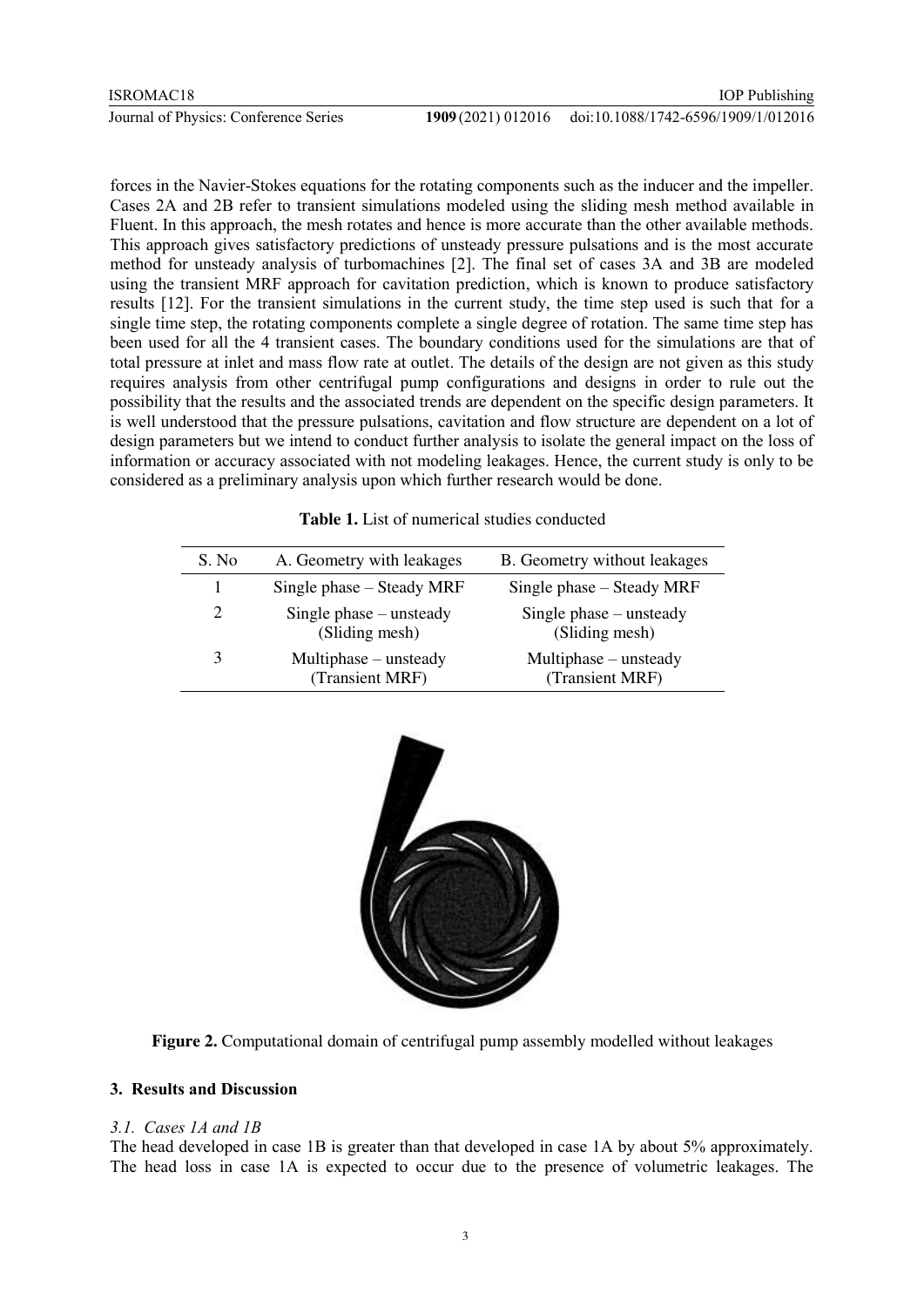difference of 5% is not that significant and the head developed can be predicted even without the modeling of leakages [13]. The difference between the two cases might widen for off-design conditions and it needs to be studied further. The velocity streamline contours of the impeller and inducer to understand the flow structure are shown in figures 3 and 4 respectively.



**Figure 3.** Velocity streamlines contour in relative reference frame for the impeller at the mid-plane (a) with leakages case 1A and (b) without leakages case 1B

The contours in figure 3 are obtained by passing a plane through the mid of the impeller. There are a few impeller passages where flow recirculation is observed in both cases. The phenomenon is more pronounced in case 1B than in case 1A. This could very well be attributed due to the presence of the leakage circuit in case 1A. The fluid from the impeller enters the volute and a fraction of the fluid enters the leakage path 1. The leakage path could be considered as a secondary circuit. The fluid from the leakage path re-enters the primary circuit at the inducer outlet. This causes an increase in the amount of fluid handled by the impeller. In this particular scenario, the case 1A handles about 1.06Q quantity of fluid whereas the case 1B handles Q quantity of fluid which corresponds to the design criteria. This 6% increase in mass flow rate makes the velocity streamlines more uniform as compared to that of case 1B, as it is well known that for an impeller the flow structure becomes uniform with an increase in the flow rate [14]. The flow recirculation observed in case 1A could be attributed to the presence of the volute tongue and the splitter, which are designed to be at an angle of roughly 180 degrees apart, in the vicinity of the impeller passages.

From figure 4, it is observed that the flow recirculation is stronger in case 1B. This might also be the reason why, as seen in section 3.3, vapor generation due to cavitation is more pronounced in the geometry without leakages. On analyzing the flow structure through the volute, it is seen that the flow pattern is almost the same for the two geometries. It was expected that the presence of the leakage circuit which removes a fraction of the fluid from the volute would cause strong vortices to be developed for case 1A as compared to case 1B due to the viscosity of the fluid. But it was seen that the vortices developed in case 1B was relatively stronger as compared to that of case 1A. A general trend that is observed is that the flow recirculation is stronger in case 1B for all the components.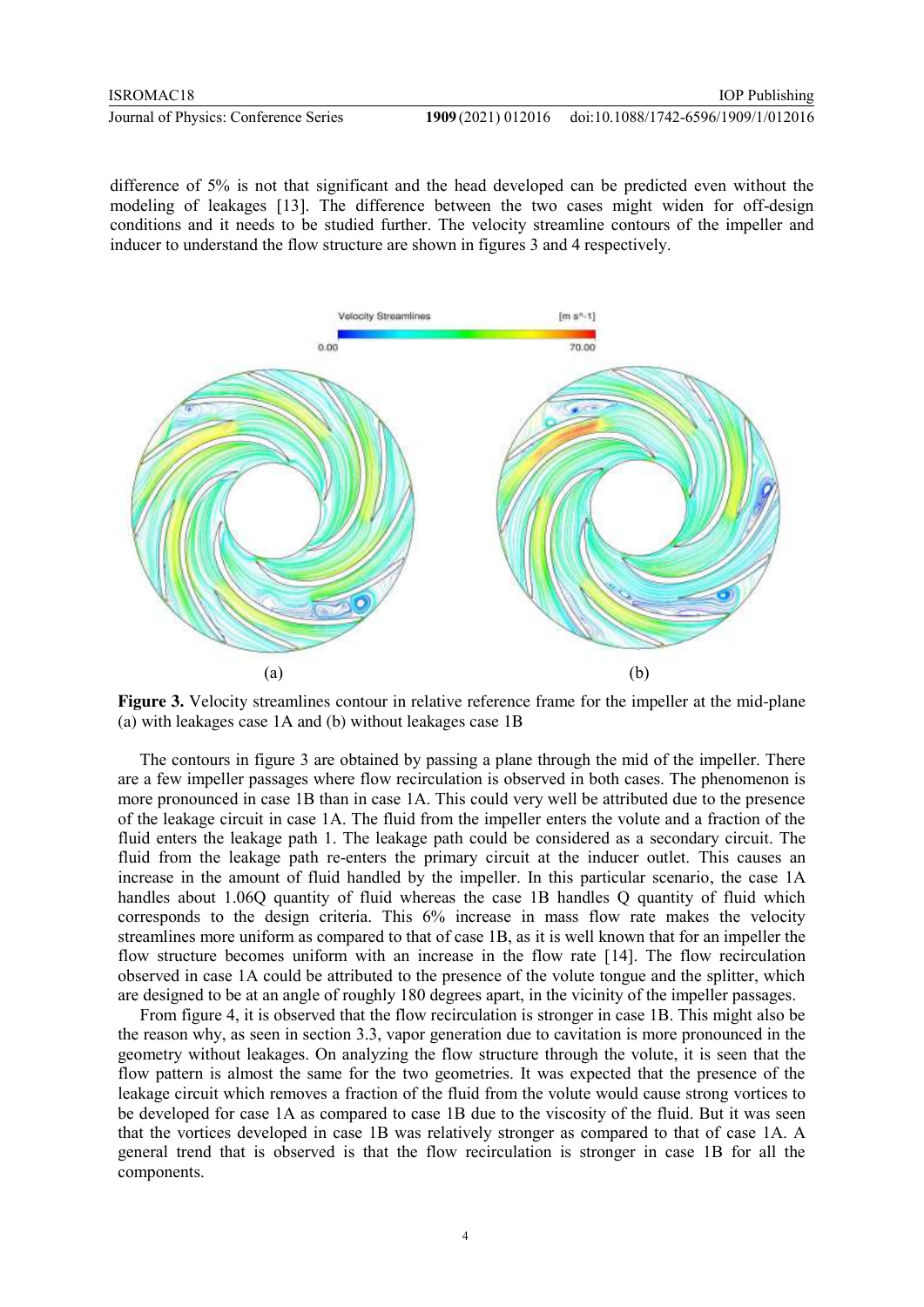

**Figure 4.** Velocity streamlines contour in relative reference frame for the inducer at the midplane (a) with leakages case 1A and (b) without leakages case 1B

### *3.2. Cases 2A and 2B*

It is common to non-dimensionalize the pressure pulsations data [15] so as to be able to make a comparison between data of different size and speed.

$$
\Delta p^* = \frac{p - p_{mean}}{0.5 * \rho * U_2^2} \tag{1}
$$

In equation (1), p represents the instantaneous value of pressure,  $p_{mean}$  denotes the mean pressure over the cycle,  $\rho$  denotes the fluid density and U<sub>2</sub> denotes the circumferential velocity at the impeller outlet. The pressure pulsations data presented from figures 5 to 7 follow the notation that the impeller splitter blade aligning with the cutwater corresponds to zero degrees and the data are presented for one cycle of operation or one rotation of the impeller. Points were created at several locations in the geometry to monitor the time-dependent variation of pressure and the results at three locations namely at the volute discharge, near the volute tongue and at the leakage path are given here. It is observed that case 2A has six sharp peaks and other six peaks of lower magnitude. In case 2B, the pressure pulsations do not have such sharp peaks and the pressure peaks appear corresponding to the six vanes and the six splitter blades of the impeller with a much lower magnitude in comparison with the case 2A. The plots for case 2A and case 2B do not have identical co-ordinates for the Non-dimensionalized Pressure pulsations due to the drastic differences in the magnitude of the Pulsations. Case 2A experiences pressure pulsations about 17 times the magnitude for the peaks and about 2.5 times the magnitude for the remaining data as compared to case 2B. In either case, modeling the leakages predict an increased level of pressure pulsations. The peaks for the case 2B are of comparable magnitude with the mean unlike case 2A. It could be speculated that the presence of the leakage structure could have acted as a secondary circuit that interacted with the primary circuit, causing an increase in the magnitude of the pressure pulsations [15]. We expected to see only a marginal increase or decrease in the magnitude of the pressure pulsations with leakage modeling. The modeling of the leakages appears to have caused the pressure pulsations to rise sharply which could be detrimental to the integrity of the mechanical structure itself. Further analysis of the unsteady flow from the impeller outlet is necessary to exactly understand the significance and the difference in the pressure pulsation patterns of the two cases. It is interesting to note that the steep pressure rises are found in the leakage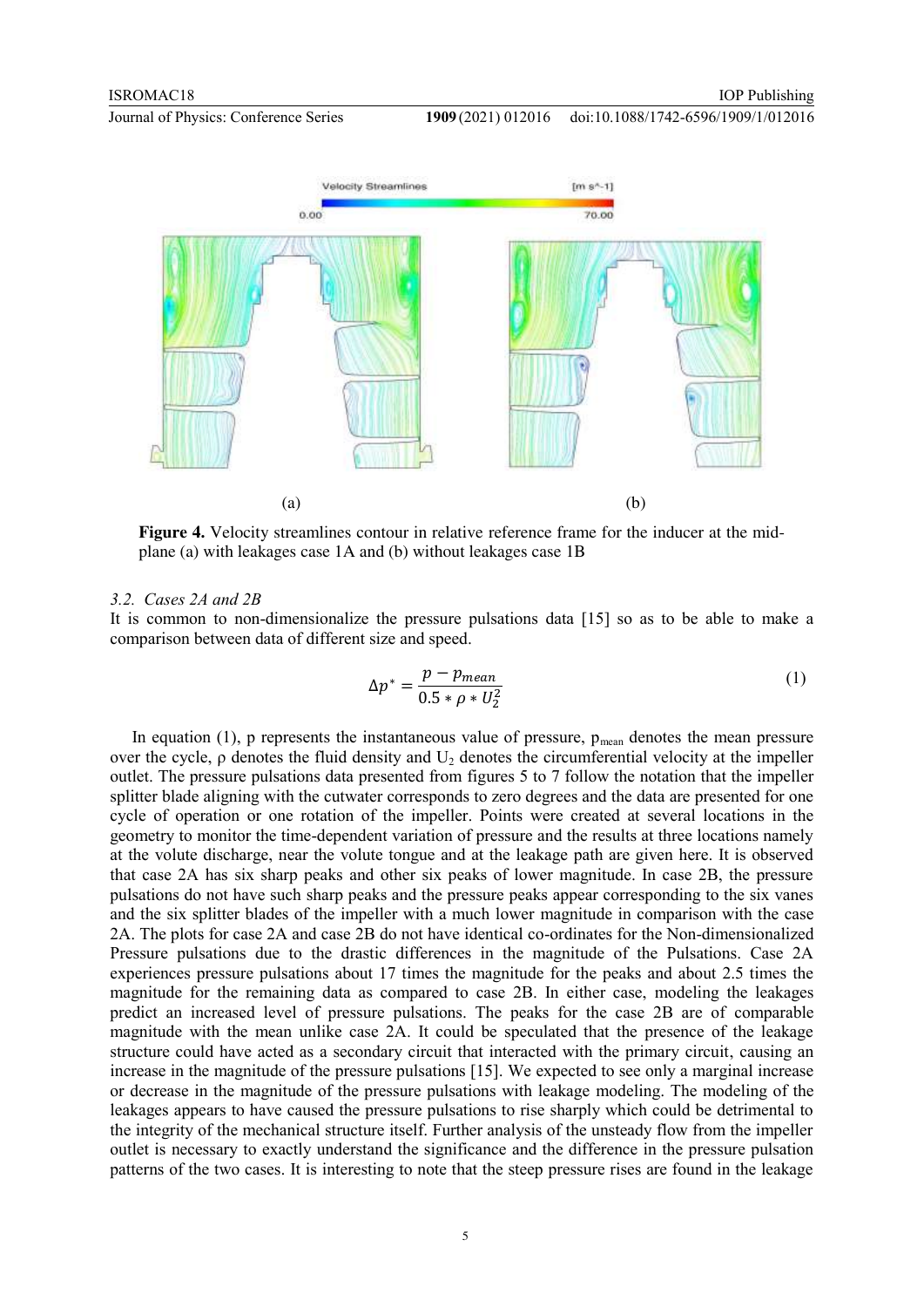paths also as can be seen from figure 7. The analysis of pumps of different design is necessary to rule out if such trends are case specific only. There is reason to believe that the present results are case specific as the results of Spence et al. [2] did not observe such steep peaks in pressure pulsations near the volute tongue, where the pressure pulsations are expected to be the maximum, despite modeling the leakage paths. The absence of experimental data for the pressure pulsations is also a shortcoming in the current scenario. It can be recommended at this stage to conduct pressure pulsations analysis while studying the effect of the variation of clearances of the pump geometry in addition to the parameters studied in literature [3, 5].



 $(a)$  (b)

**Figure 5.** Pressure pulsations plot at a monitor point in the discharge of the volute for (a) case 2A and (b) case 2B



**Figure 6.** Pressure pulsations plot at a monitor point near the tongue of the volute for (a) case 2A and (b) case 2B

### *3.3. Case 3A and 3B*

It is observed that the extent of cavitation is lesser for case 3A as compared with the case 3B. From figure 8, it is seen that for case 3B, the cavitation developed in the inducer exhibits the following characteristics [16, 17]: Leakage vortex cavitation developing towards the upstream of the inducer and cavitation attached to the suction and pressure side of the blade for the first half of the geometry. For case 3A, the inducer exhibits the same cavitation characteristics as above except cavitation on the pressure side of the blade which is found to be absent. It is to be noted that the tip leakage clearance is the same for both the configurations and hence the type of cavity observed is similar.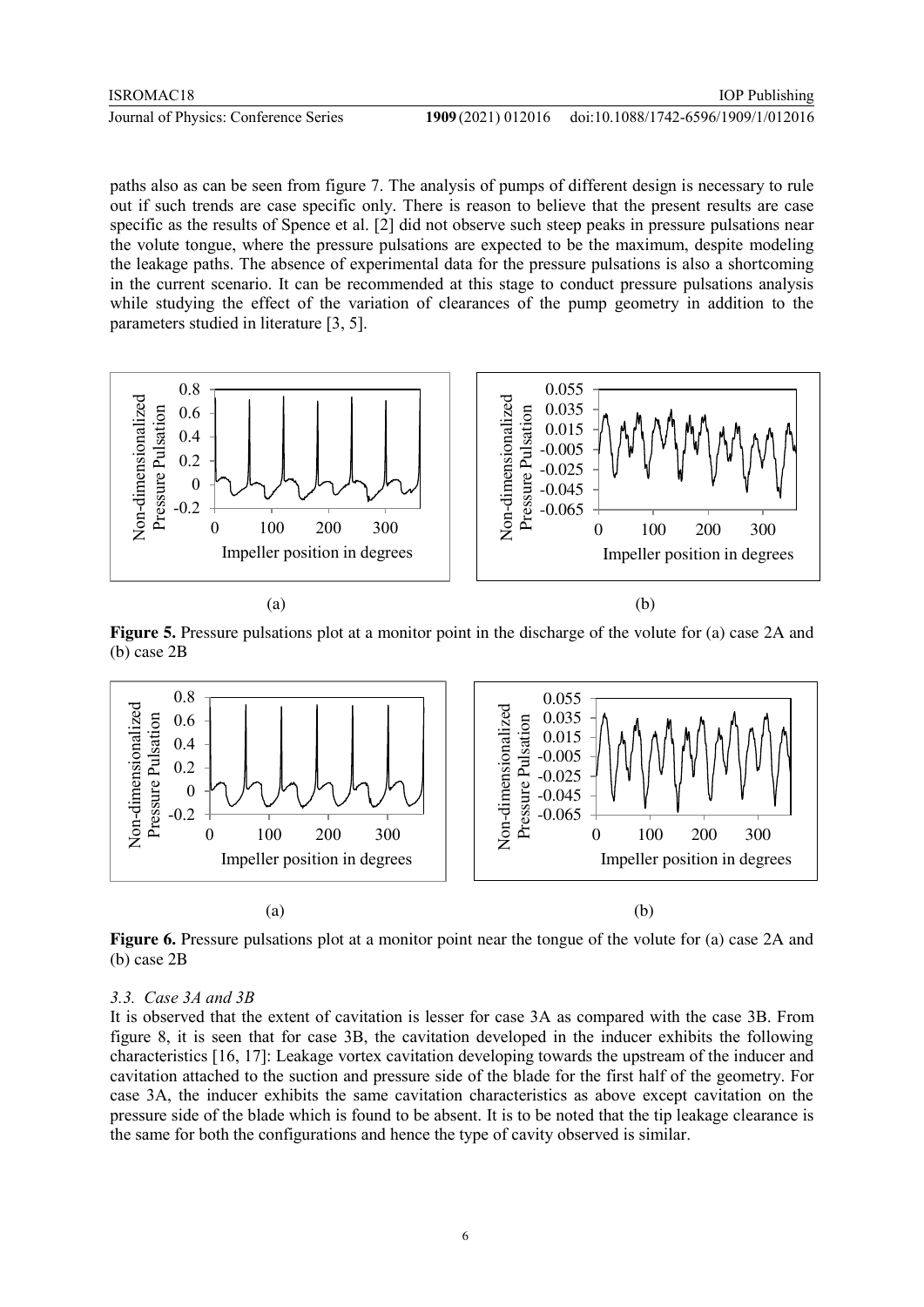(2)

 $V_{cavity} = \sum \alpha_v V_{cell}$ 0.8 Non-dimensionalized Non-dimensionalized Pressure Pulsation Pressure Pulsation 0.6 0.4 0.2 0 -0.2 0 100 200 300 Impeller position in degrees

The volume of cavity at a particular time step was calculated using the following formulation:

**Figure 7.** Pressure pulsations plot at a monitor point in the leakage path for case 2A

In equation (2),  $V_{\text{cavity}}$  is the volume of the cavity,  $\alpha_v$  is the vapor fraction in each cell and  $V_{\text{cell}}$  is the volume of each cell. The summation is over the entire domain to take into account the vapor generated due to cavitation. In order to effectively quantify the difference in the cavity volume predictions, a plot showing the variation of cavity volume with inducer rotation is made. It is observed to exhibit a periodic behavior. From figure 9, it is concluded that the volume of vapor produced in the geometry with leakages is lesser than the volume of vapor produced in the geometry without leakages. This corroborates with the flow structure predictions of the inducer from figure 4. It can be observed that the cavity volume for case 3B takes about 2.3 rotations of the inducer per cycle whereas the cavity volume cycle duration for case 3A is about 2 rotations of the inducer. In this case also, further analysis is required to understand the observed phenomenon.



Figure 8. Cavity volume generated (time-averaged) in the inducer for (a) case 3A and (b) case 3B

Figure 9 has been non-dimensionalized by dividing the instantaneous value of the cavity volume by the maximum value of the cavity volume obtained in case 3B.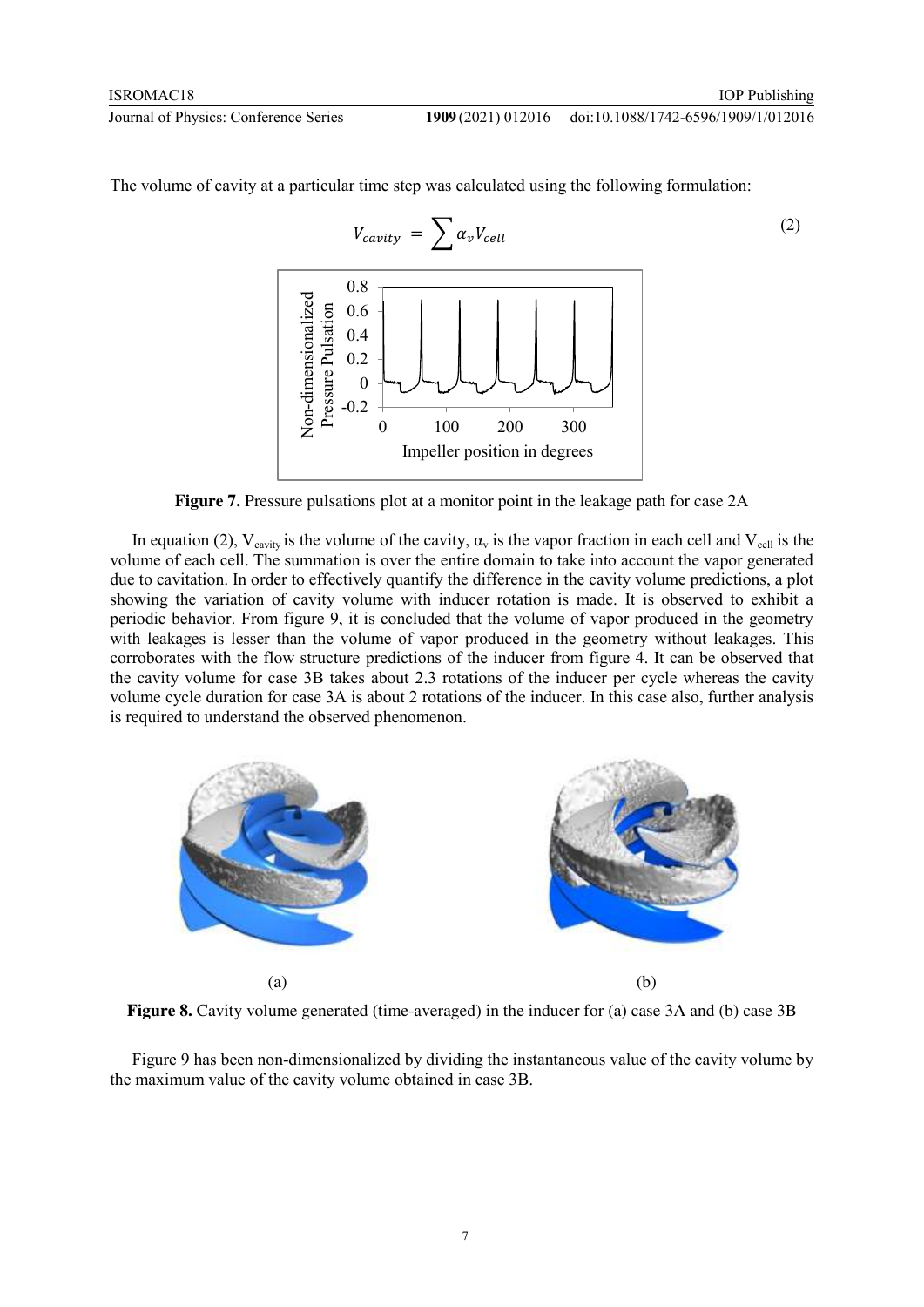



**Figure 9.** Plot comparing the volume of cavity generated as a function of rotations of the inducer

### **4. Conclusion**

A specific case of a centrifugal pump was chosen and two geometries were created, one with the leakage paths modeled and the other excluding the leakage paths. They were analyzed to obtain the flow structure, pressure pulsations at certain points and cavitation characteristics. The results pointed to significant differences between the two simulations. The pressure pulsations seemed to have increased by several orders of magnitude and the vapor generated was found to be lesser in the case of the geometry with leakages. Since a lot of design parameters influence these predictions, further analysis with several different pump designs is needed to rule out any case-specific trends. We intend to bring out the significance of modeling leakages more quantitatively and the related loss or discrepancy in the predictions obtained with future studies.

## **References**

- [1] Gonzàlez J, Fernandez J, Blanco E and Santolaria C 2002 Numerical simulation of the dynamic effects due to impeller–volute interaction in a centrifugal pump *ASME J Fluids Eng* **124**  348–355
- [2] Spence R and Teixeira J A 2008 Investigation into pressure pulsations in a centrifugal pump by numerical and experimental methods *J. Computer Fluids 2008* **37** 690–704
- [3] Liu H, Ding J, Dai H and Tan M 2014 Investigation into transient flow in a centrifugal pump with wear ring clearance variation *Advances in Mechanical Engineering* **Vol. 2014** 15p
- [4] Chen S X, Pan Z Y, Wu Y L and Zhang D Q 2012 Simulation and experiment of the effect of clearance of impeller wear-rings on the performance of centrifugal pump *Proceedings of the IOP Conference Series: Earth and Environmental Science* **Vol. 15**
- [5] Cao L, Wang Z W, Xiao Y X and Luo Y Y 2016 Numerical investigation of pressure fluctutaion characteristics in a centrifugal pump with variable axial clearance *International Journal of Rotating Machinery* **Vol. 2016** 11p
- [6] Brennen C E 2011 Hydrodynamics of Pumps *Cambridge University Press, Cambridge, UK*
- [7] Uy R V and Brennen C E 1999 Experimental mesaurements of rotordynamic forces caused by front shroud pump leakage *Journal of Fluids Engineering* **Vol. 121** 633-637
- [8] Adkins D R and Brennen C E 1988 Analysis of hydrodynamic radial forces on centrifugal pump impellers *Journal of Fluids Engineering* **Vol. 110** 20-28
- [9] Murugesan C and Rudramoorthy R 2016 Numerical and experimental study of single stage and multistage centrifugal mixed flow submersible borewell pumps *International Journal of Fluid Machinery and Systems* **Vol. 9** 107-118
- [10] Schnerr G H and Sauer J 2001 Physical and numerical modelling of unsteady cavitation dynamics *Fourth International Conference on Multiphase Flow, ICMF New Orleans*
- [11] Dick E, Vierendeels J, Serbrugyns A and Voorde J V 2001 Performance prediction of centrifugal pumps with CFD-tools *Task Q 5* **No 4** 579–594